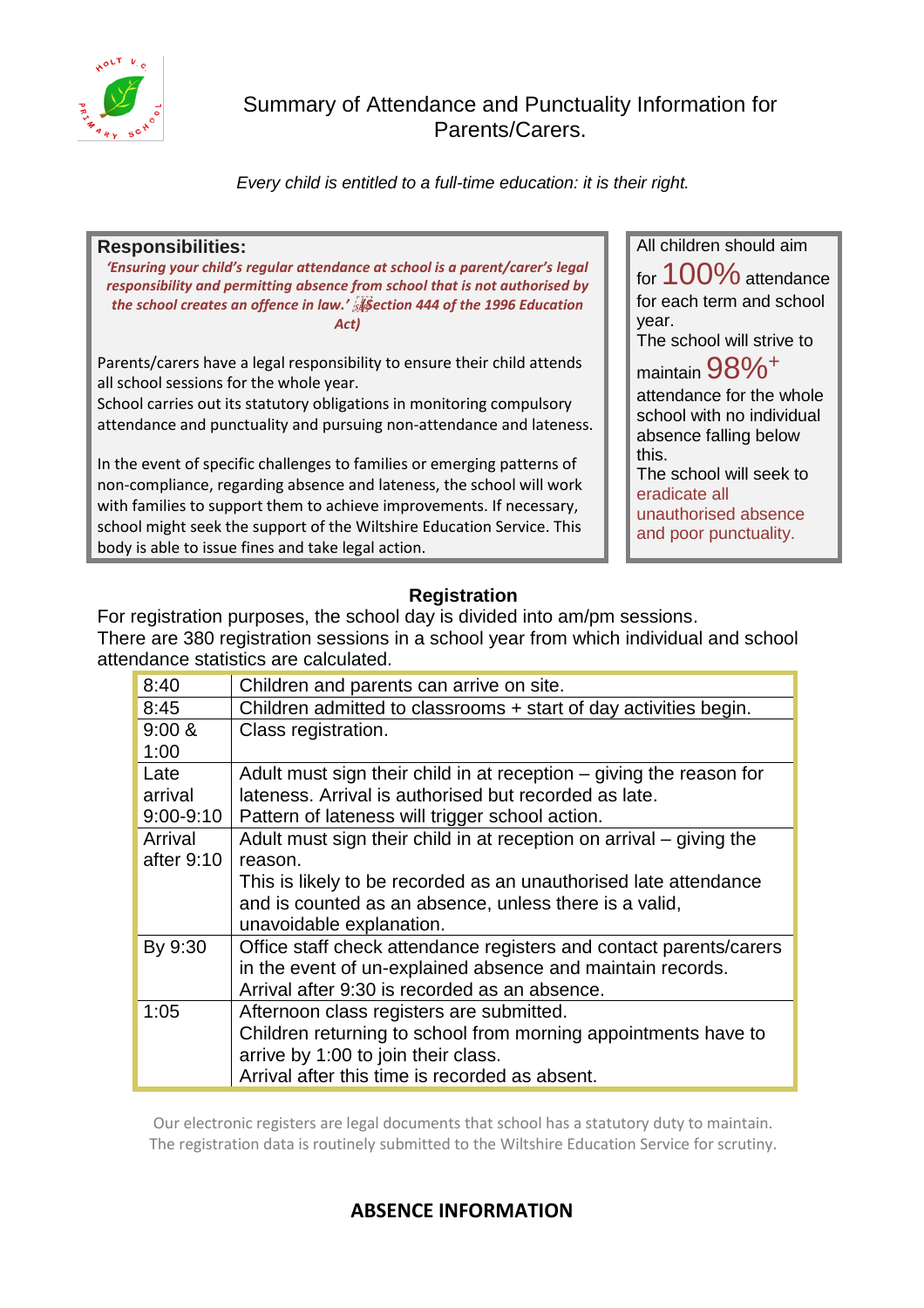# **Leave of Absence Request**

## **In accordance with statutory guidance :**

# **NO permission will be granted for absence for a holiday.**

Families who do take holidays in term time will be subject to referral procedures as set out in the policy, and in compliance with Wiltshire guidelines.

For other requests for absence for exceptional circumstances, permission is at the discretion of the headteacher and should be applied for in advance on a leave of absence request form.

## **Authorised absence**

If your child will not be attending school please contact the office by email or phone prior to the absence, if known, or by 9:00 on each morning of absence. A full reason must be given. This can be for:

- Unavoidable dental/medical appointments
- Childhood illness including instances of vomiting
- Unforeseen, unavoidable circumstances eg: illness of principle care-giver (prior to alternative arrangements being made.)
- On-going medical treatment
- Pre-arranged exceptional circumstances for which an application (Leave of Absence Form) was made and permissions given.

#### Please note:

Evidence of medical appointments is required. A 'Medical Appointment' slip is available **below** or at the office.

## **Monitoring and Action Procedures for absence and lateness.**

These are set out in the policy and procedures documents. A summary is below.

Punctuality, attendance/absence, reasons, as well as family patterns, are taken into account when assessing level of action to be taken.

There is an automatic referral to Wiltshire Education Authority for any 10 sessions (5 days) of unexplained or unauthorised absence within any one year (this can straddle an academic year – records are successive.)

### **Unauthorised absence**

Examples of unacceptable reasons for absence:

- Lay-ins / rest days
- non-specific 'unwell / sick'
- treat days / birthdays etc
- visits / visitors
- travelling days
- holidays
- sibling absent
- extending an appointment trip to do other activities

All learning days will be protected and promotion of appropriate attitudes and behaviours encouraged. Please support us with this work through avoiding unnecessary time off.

## **Punctuality**

Children are expected to arrive at school and be collected from school at the designated times. As a respect to after school activity providers, this includes collection from after school activities. Persistent lateness may result in a child being withdrawn from the activity.

This supports efficient professional practice and safeguarding requirements and helps the children respect the distinction between the professional work place and home environment.

Requesting picking-up early from school (eg: for convenience, for work or home arrangement or for going away) should be avoided and will be monitored.

 Parent/carers who are have concerns about their child's attendance should seek to speak with their child's class teacher or member of the senior team.

Reminder: absence is measured from the first day of absence, for the subsequent year,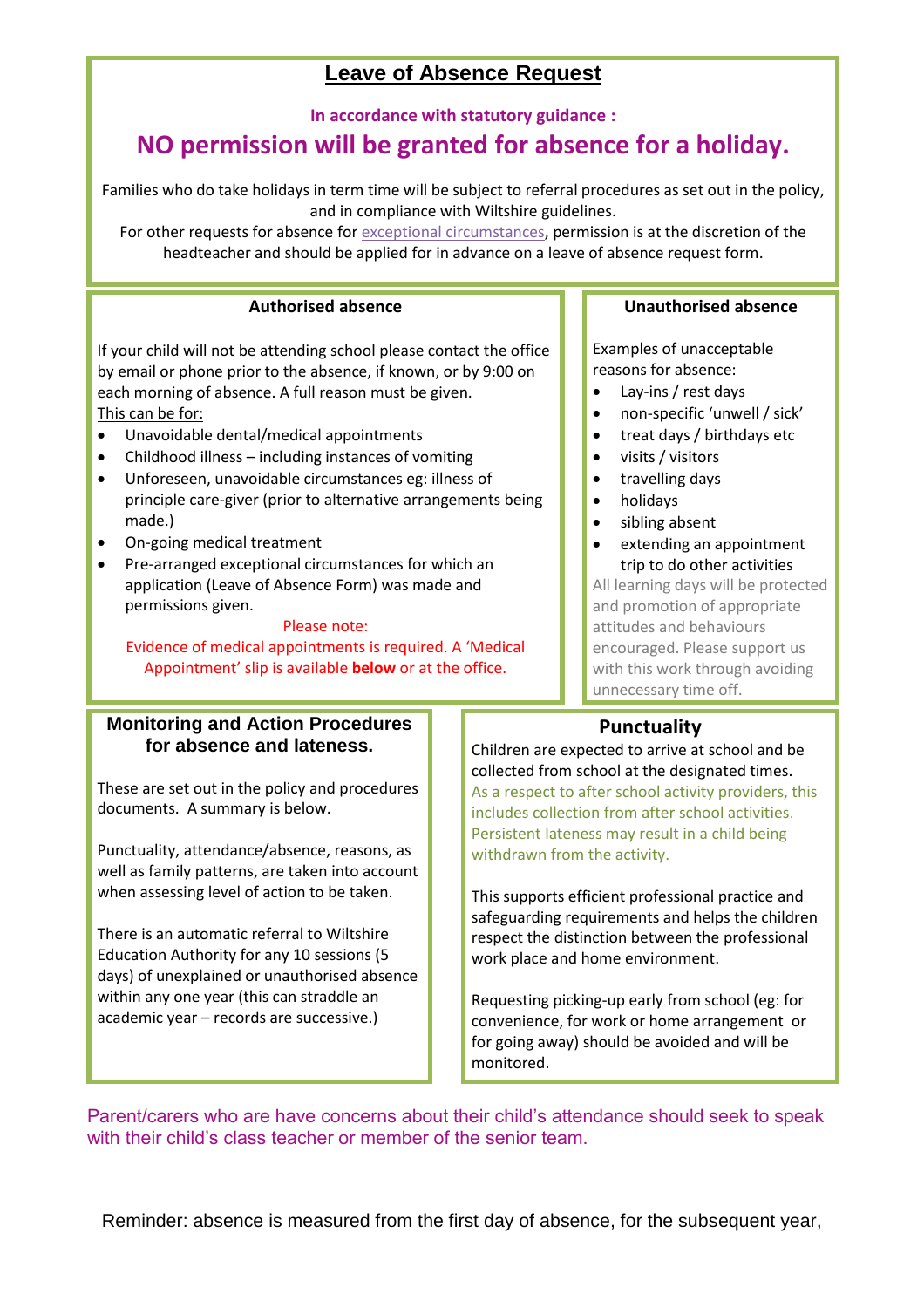and can straddle a calendar and school year.

# **Absence Chart**

| <b>No</b><br><b>Absence</b>                    | 4 days<br><b>Absence</b> | 5 days<br><b>Absence</b>                                                          | 10 days<br><b>Absence</b> | 19 days<br><b>Absence</b>                                                  | 29 days<br><b>Absence</b>                                                         |
|------------------------------------------------|--------------------------|-----------------------------------------------------------------------------------|---------------------------|----------------------------------------------------------------------------|-----------------------------------------------------------------------------------|
| 190 days of<br>education                       | 186 days of<br>education | 185 days of                                                                       |                           |                                                                            |                                                                                   |
|                                                |                          | education                                                                         | 180 days of<br>education  | 171 days of                                                                |                                                                                   |
|                                                |                          |                                                                                   |                           | education                                                                  | 161 days of<br>education                                                          |
| 100%                                           | 98%                      | 97%                                                                               | 95%                       | 90%                                                                        | 85%                                                                               |
| Vey good                                       |                          | <b>Concerns</b>                                                                   |                           | <b>Serious concerns</b>                                                    |                                                                                   |
| Best chance of success and<br>making progress. |                          | Less chance of success.<br>Harder to maintain progress<br>and gaps might develop. |                           | Difficult to make progress and<br>social & emotional issues<br>may develop |                                                                                   |
|                                                |                          | <b>Phase 1+2 School Action:</b><br><b>Monitoring and</b><br>intervention.         |                           |                                                                            | <b>Stage 3: Formal school</b><br>$action +$<br><b>External agencies notified.</b> |

\* Even if attendance is authorised, attendance % is still affected.

Holt School's complete Attendance and Punctuality policy is available on our website.

**Further Clarification and support links:**

<https://www.gov.uk/school-attendance-absence>

<https://www.gov.uk/school-attendance-absence/legal-action-to-enforce-school-attendance>

<https://www.wiltshire.gov.uk/article/2144/Attendance-and-behaviour>

<https://www.gov.uk/illness-child-education>

<https://www.nhs.uk/live-well/healthy-body/is-my-child-too-ill-for-school/>

**Summary of Procedures to Attendance and Punctuality issues.**

**PHASE 1 School Monitoring and Informal Actions**